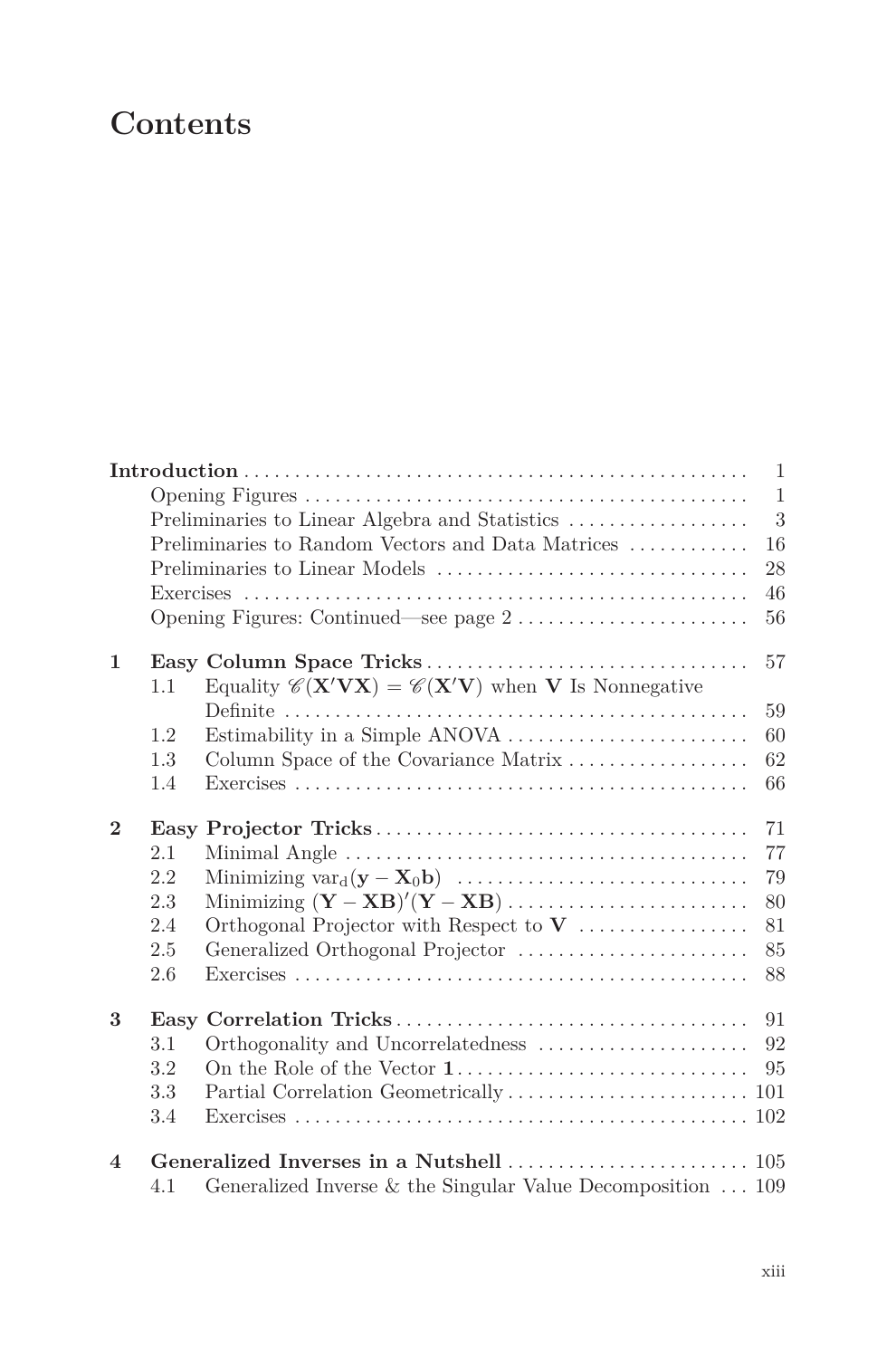|   | 4.2          |                                                              |  |
|---|--------------|--------------------------------------------------------------|--|
|   | 4.3          | Generalized Inverse & Solutions to a Linear Equation  114    |  |
|   | 4.4          |                                                              |  |
|   | 4.5          |                                                              |  |
| 5 |              | Rank of the Partitioned Matrix and the Matrix Product . 121  |  |
|   | 5.1          |                                                              |  |
|   | 5.2          |                                                              |  |
|   | 5.3          | Rank of a Partitioned Nonnegative Definite Matrix  126       |  |
|   | 5.4          |                                                              |  |
|   | 5.5          |                                                              |  |
|   | 5.6          |                                                              |  |
|   | 5.7          | Matrix Volume and the Sample Generalized Variance  131       |  |
|   | $5.8\,$      |                                                              |  |
|   | $5.9\,$      |                                                              |  |
|   | 5.10         |                                                              |  |
|   | 5.11         |                                                              |  |
|   | 5.12         |                                                              |  |
|   | 5.13         |                                                              |  |
|   | 5.14         |                                                              |  |
| 6 |              |                                                              |  |
|   | $6.1\,$      |                                                              |  |
|   | 6.2          |                                                              |  |
|   |              |                                                              |  |
| 7 |              | Sum of Orthogonal Projectors  151                            |  |
| 8 |              | A Decomposition of the Orthogonal Projector  155             |  |
|   | 8.1          |                                                              |  |
|   | 8.2          |                                                              |  |
|   | 8.3          |                                                              |  |
|   | 8.4          | The Reduced Model $\&$ the Frisch–Waugh–Lovell Theorem $163$ |  |
|   | 8.5          |                                                              |  |
|   | 8.6          |                                                              |  |
|   | 8.7          |                                                              |  |
|   |              |                                                              |  |
|   | 8.8          |                                                              |  |
|   | 8.9          |                                                              |  |
|   | 8.10         |                                                              |  |
|   | 8.11         |                                                              |  |
|   | 8.12         |                                                              |  |
|   | 8.13<br>8.14 |                                                              |  |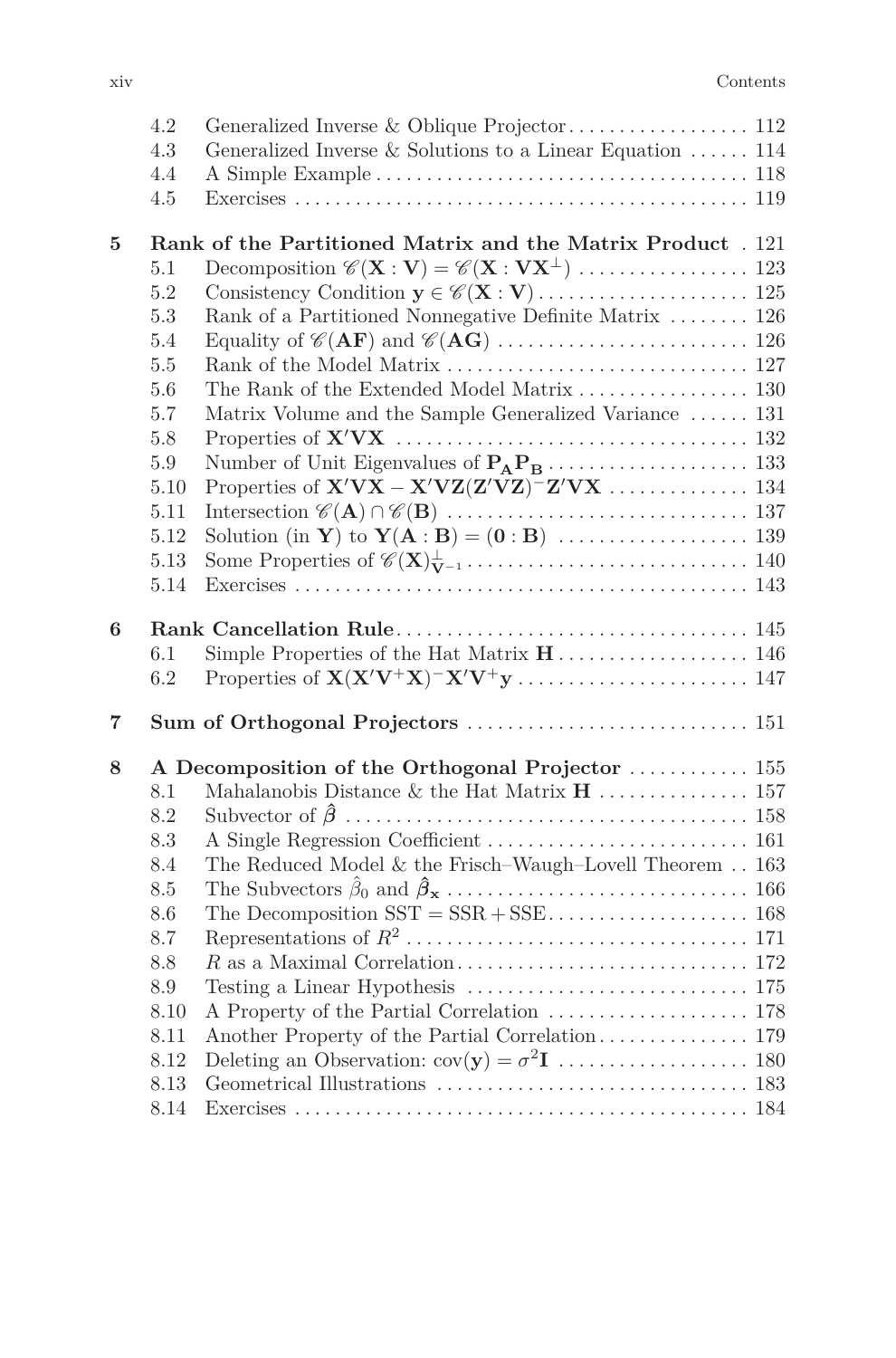| 9  |      |                                                                               |  |
|----|------|-------------------------------------------------------------------------------|--|
|    | 9.1  |                                                                               |  |
|    | 9.2  |                                                                               |  |
|    | 9.3  |                                                                               |  |
|    | 9.4  | Predictive Approach to Principal Component Analysis  203                      |  |
|    | 9.5  |                                                                               |  |
|    | 9.6  |                                                                               |  |
|    | 9.7  |                                                                               |  |
|    | 9.8  |                                                                               |  |
| 10 |      |                                                                               |  |
|    | 10.1 |                                                                               |  |
|    | 10.2 |                                                                               |  |
|    | 10.3 | OLSE vs BLUE under the Intraclass Correlation Structure 225                   |  |
|    | 10.4 |                                                                               |  |
|    | 10.5 |                                                                               |  |
|    | 10.6 |                                                                               |  |
|    | 10.7 |                                                                               |  |
|    | 10.8 |                                                                               |  |
|    | 10.9 |                                                                               |  |
|    |      |                                                                               |  |
|    |      |                                                                               |  |
|    |      |                                                                               |  |
|    |      |                                                                               |  |
|    |      |                                                                               |  |
| 11 |      |                                                                               |  |
|    | 11.1 | Equality of the BLUEs of $\mathbf{X}\boldsymbol{\beta}$ under Two Models  269 |  |
|    | 11.2 |                                                                               |  |
|    | 11.3 |                                                                               |  |
|    | 11.4 |                                                                               |  |
|    | 11.5 | Two Models with New Unobserved Future Observations  278                       |  |
|    | 11.6 |                                                                               |  |
| 12 |      | Invariance with Respect to the Choice of Generalized                          |  |
|    |      |                                                                               |  |
|    | 12.1 |                                                                               |  |
|    | 12.2 |                                                                               |  |
|    | 12.3 |                                                                               |  |
|    | 12.4 |                                                                               |  |
| 13 |      | Block-Diagonalization and the Schur Complement  291                           |  |
|    | 13.1 | "Inverting" a Partitioned nnd Matrix—Schur Complement $294$                   |  |
|    | 13.2 |                                                                               |  |
|    | 13.3 | Determinants, Ranks and Schur Complements 297                                 |  |
|    | 13.4 |                                                                               |  |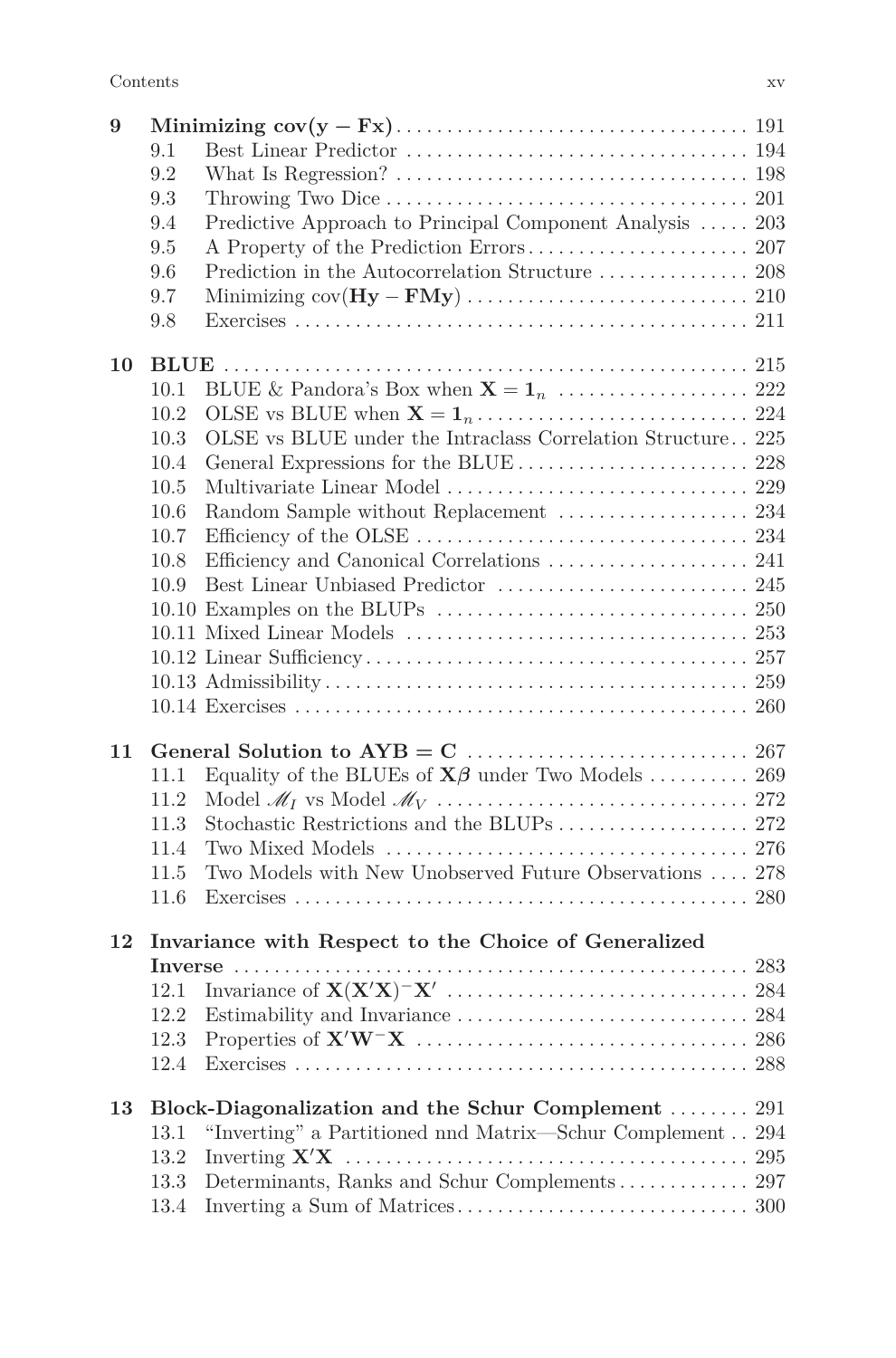|    | 13.5<br>13.6 | Generating Observations with a Given Covariance Matrix 301                                                     |  |
|----|--------------|----------------------------------------------------------------------------------------------------------------|--|
| 14 |              | Nonnegative Definiteness of a Partitioned Matrix 305                                                           |  |
|    | 14.1         | When Is a "Correlation Matrix" a Correlation Matrix?  307                                                      |  |
|    | 14.2         |                                                                                                                |  |
|    | 14.3         | BLUE's Covariance Matrix as a Shorted Matrix  312                                                              |  |
|    | 14.4         |                                                                                                                |  |
| 15 |              |                                                                                                                |  |
|    | 15.1         |                                                                                                                |  |
|    | 15.2         |                                                                                                                |  |
|    | 15.3         |                                                                                                                |  |
|    | 15.4         | The Frisch-Waugh-Lovell Theorem: General Case  328                                                             |  |
|    | 15.5         |                                                                                                                |  |
|    | 15.6         | Equality of the BLUEs of $\mathbf{X}_1 \boldsymbol{\beta}_1$ under Two Models  333                             |  |
|    | 15.7         | Adding a Variable: a Recursive Formula for the BLUE  335                                                       |  |
|    | 15.8         |                                                                                                                |  |
|    | 15.9         |                                                                                                                |  |
|    |              |                                                                                                                |  |
| 16 |              |                                                                                                                |  |
|    | 16.1         | Estimability of $X_2 \beta_2 \ldots \ldots \ldots \ldots \ldots \ldots \ldots \ldots \ldots \ldots \ldots 345$ |  |
|    | 16.2         |                                                                                                                |  |
|    | 16.3         |                                                                                                                |  |
|    | 16.4         |                                                                                                                |  |
| 17 |              |                                                                                                                |  |
|    | 17.1         |                                                                                                                |  |
|    | 17.2         |                                                                                                                |  |
|    | 17.3         |                                                                                                                |  |
|    | 17.4         | Proof of the RCR Using the Full Rank Decomposition 354                                                         |  |
|    | 17.5         |                                                                                                                |  |
| 18 |              |                                                                                                                |  |
|    | 18.1         |                                                                                                                |  |
|    | 18.2         |                                                                                                                |  |
|    | 18.3         |                                                                                                                |  |
|    | 18.4         | Eigenvalues of the Intraclass Correlation Matrix  366                                                          |  |
|    | 18.5         |                                                                                                                |  |
|    | 18.6         |                                                                                                                |  |
|    | 18.7         | Proper Eigenvalues; B Nonnegative Definite  374                                                                |  |
|    | 18.8         |                                                                                                                |  |
|    | 18.9         | Canonical Correlations and Proper Eigenvalues 379                                                              |  |
|    |              | 18.10 More about Canonical Correlations and the Watson                                                         |  |
|    |              |                                                                                                                |  |